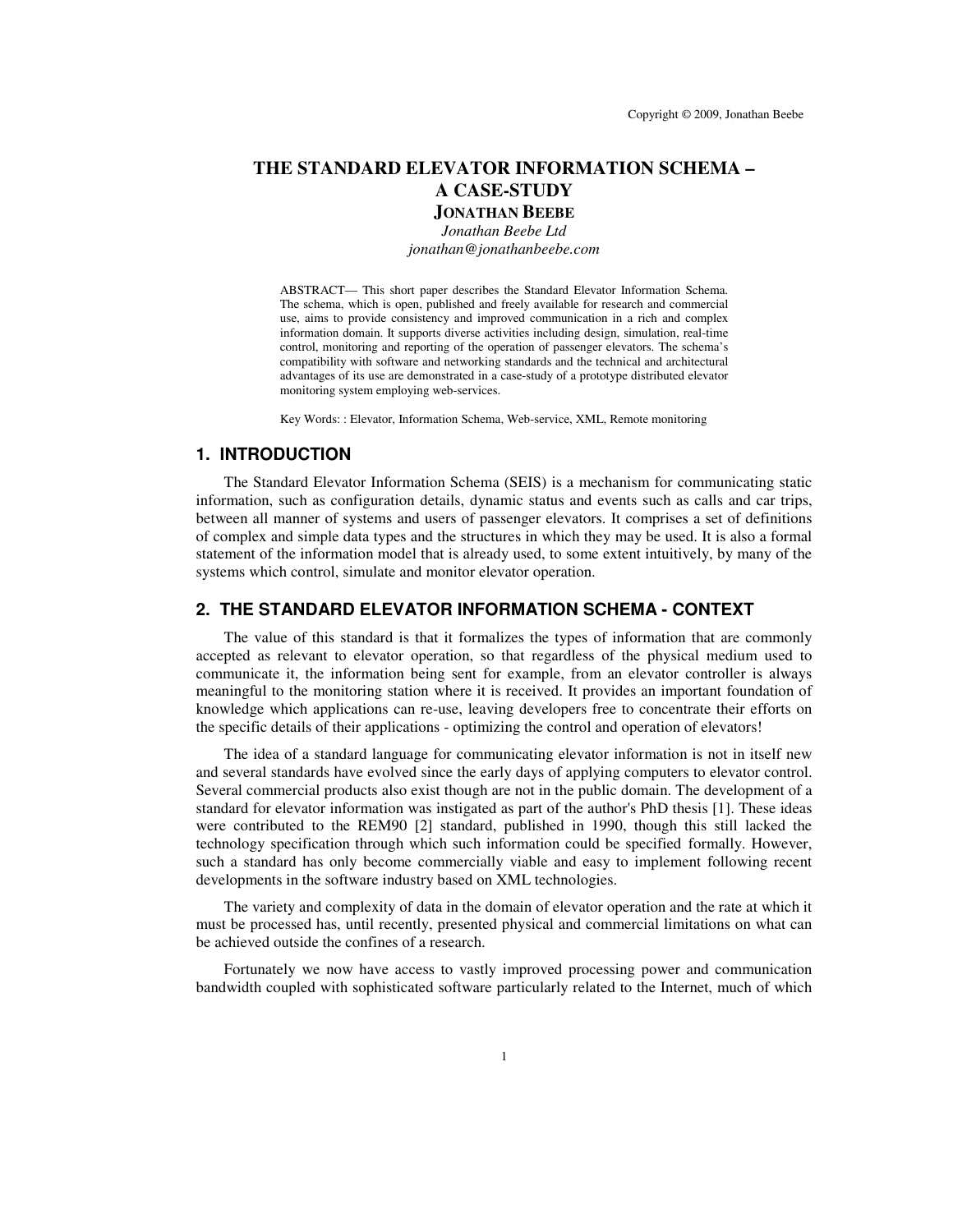is open, in the public domain and freely available. We have an environment in which it is not only possible, but a real incentive, to create a self-describing and self-validating standard which supports the full scope of the elevator information domain.

The information domain of elevator operation is unusual - it is data-rich and combines

1) a wide variety of types of information - demand as passenger calls, elevator car events and usually, the interaction of a group of elevators working in consort

with

2) a high rate of data generation - many different devices are operating independently, typically with scanning rates of 10 samples per second

and in

3) a configuration which is highly distributed with a high degree of concurrency.

If a standard for describing such a domain is to be effective, it is important that it should be defined by a schema whose elements are atomic and independent of one another. The schema can then build more complex structures by additionally defining the relationships between those elements.

Thus it is that the Standard Elevator Information Schema uses the XML Schema Definition language (XSD) [3] which is itself written in XML, to define simple data types and complex data types as sequenced aggregations of both the simple data types and other complex data types. Constraints are also defined, such as the minimum and maximum number of elements that may occur in a list, ranges of allowed values and the formatting of text strings. These constraints may be used in validating any data purporting to conform to the schema and software libraries are readily available which automate the interpretation of the constraints, allowing such validation to be incorporated easily into any program that handles the data.

Unfortunately, there is not scope in this short paper to attempt a critical comparison, but the existence of other standards, both open and proprietary, must be acknowledged. However, the drive for these is generally different to that of the SEIS and they tend to be concerned more with communication of status and control signals between hardware component parts of elevator systems over a specific network infrastructure.

Meanwhile, XML based schema have been developed to describe other information domains, and the scope of the SEIS has been deliberately constrained so as not to overlap with these.

However, it has a deliberate intention to limit the scope of the SEIS specifically to the domain of elevator operation to avoid the risk of conflict or competition with other standards due to overlap. For example, there is no attempt to cover geospatial information such as building location. Instead, because of its clearly bounded scope, the SEIS will complement and integrate easily with such standards as already exist or may be planned for future publication.

### *2.1 XML*

Basing this standard on XML technology means that it can benefit immediately from a number of third party editor, graphical presentation, reader and validation tools and libraries that are already publicly available. Also, the content of messages conforming to such a standard is guaranteed to be compatible with a wide range of electronic media and does not require some new and proprietary format or protocol for it to be communicated freely over and between a wide

*Copyright © 2009, Jonathan Beebe*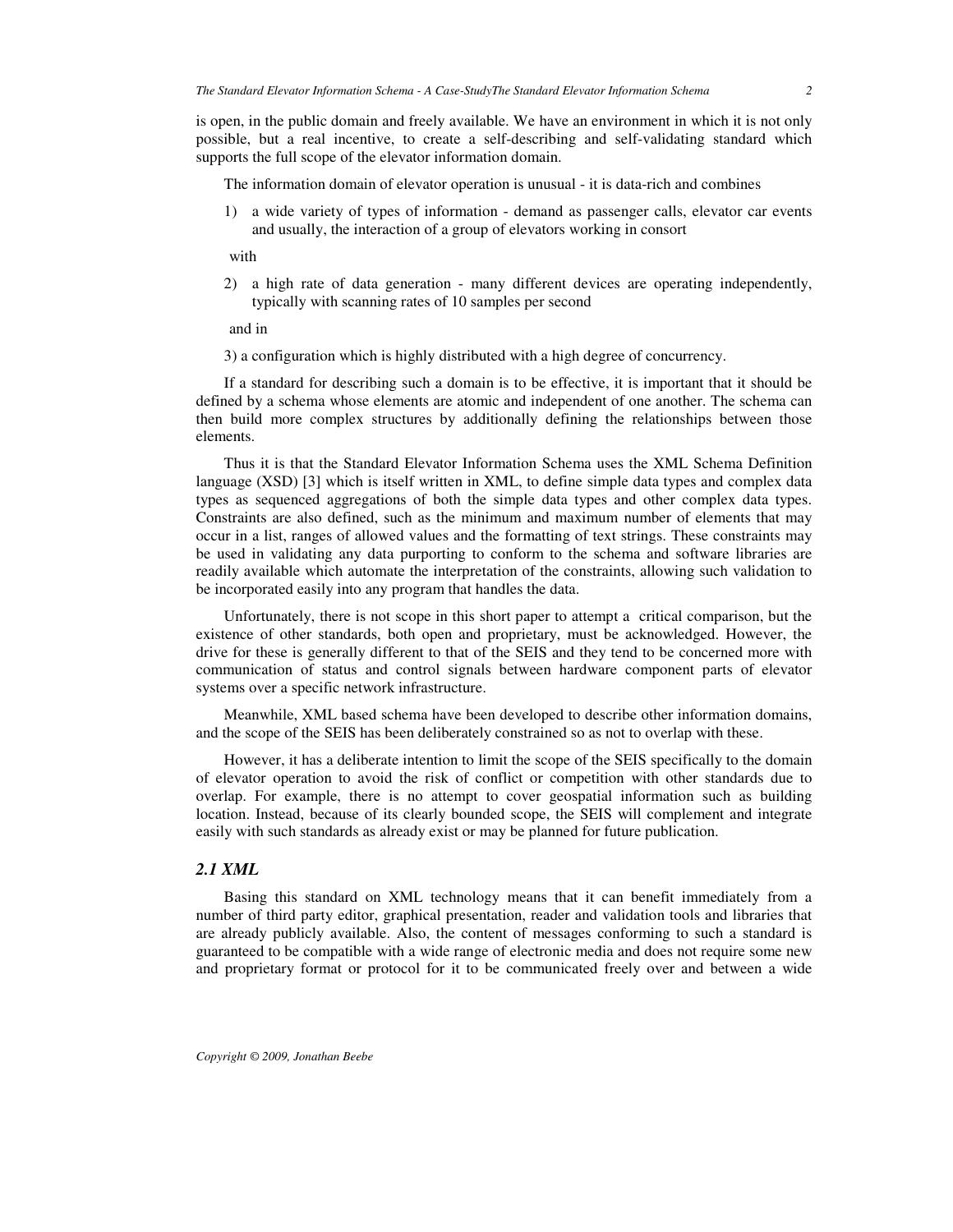variety of heterogeneous technologies. Because the standard is text based it is also easily read by humans when displayed or printed in its native form.

### *2.1 Scope*

The SEIS is a complete information model, fully describing the great variety of information that characterizes elevator operation. It covers four fundamentally different types of information:

1) **Static data** - the configuration of an elevator (e.g. floors served, number of entrances at a floor, rated speed, etc) or group (e.g. the number and designations of floors).

2) **Dynamic data** - the current status an elevator (e.g. floor position, committed direction of travel, registered calls, etc) or group (e.g. registered hall calls).

3) **Event** - Changes of state in an elevator (e.g. doors become open, out of service, etc ) or group (e.g. hall call registered, etc ). Events are time/date stamped. An exception is a special type of event which indicates unusual behavior, though not necessarily a failure.

4) **Demand** - a profile of passenger demand over a number of sample periods.



These data types are described in detail elsewhere [4], [5].

**Figure 1. Example Static and Dynamic Data element composition**

A wide range of applications is envisaged for the SEIS which includes, but extends far beyond, incorporation into elevator control system products and their peripheral devices (eg call stations and displays). Other possible applications include: elevator simulation, monitoring and reporting, traffic analysis, algorithm design and evaluation, failure identification and alerting, preventive maintenance.

In fact, simply as a formal model for documenting elevator design and operation, the schema can be used on its own without being employed as part of software program.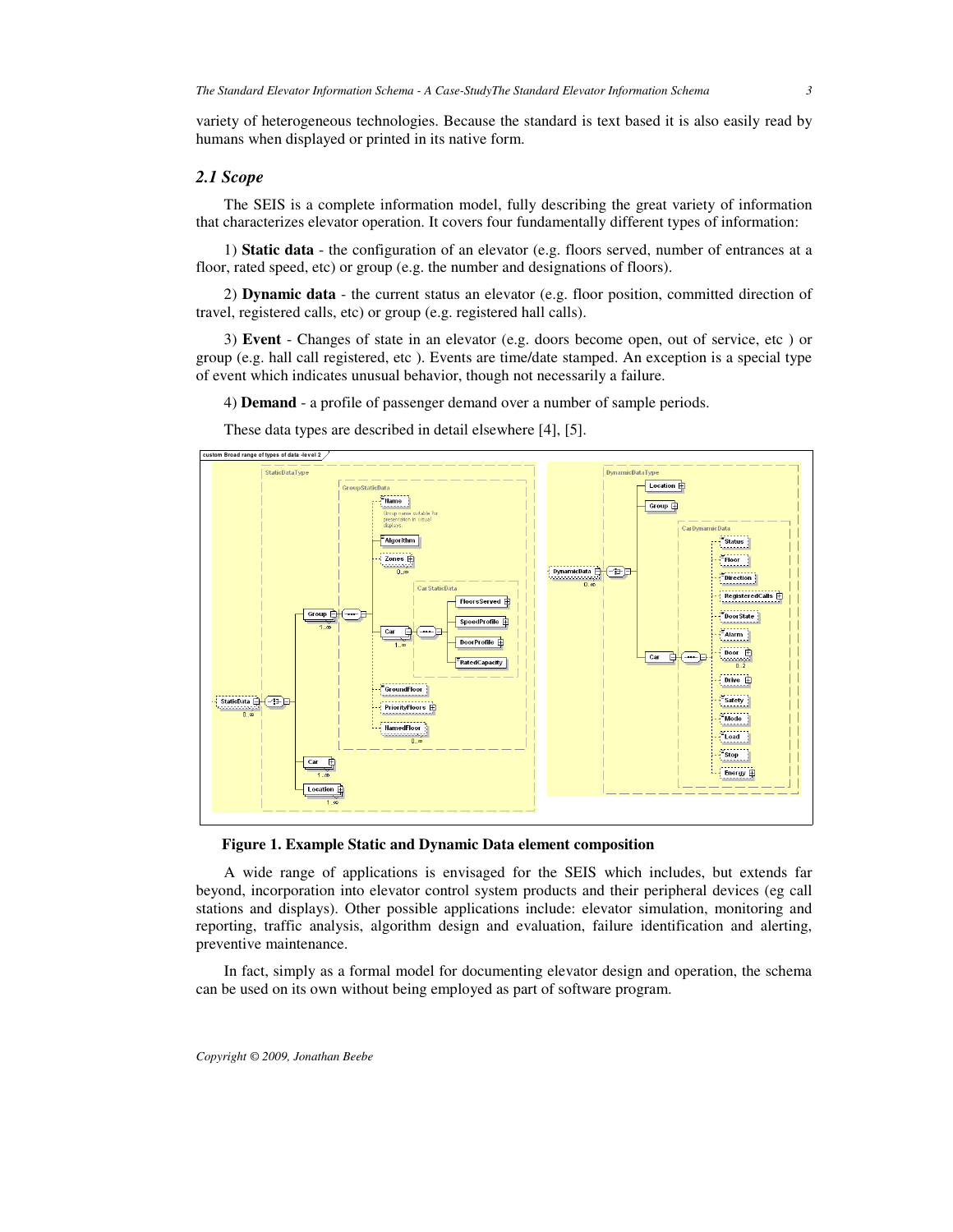The scope and variety of such applications means that the SEIS can be used advantageously in a broad range of contexts including research, product development, maintenance, commercial management and building design and architecture.

## *2.3 Availability*

The SEIS is freely available on the Internet [4] to be used as widely as possible, without charge, by anyone who can benefit from it. The only condition of use is that the copyright of the author be acknowledged in any application where it is employed.

The Schema is textual (an XML document) and the "source code" may be modified without restriction, though feedback in the form of comments and suggested enhancements is welcome. It can be downloaded and is then immediately available for use.

## **3. A CASE STUDY – DISTRIBUTED REMOTE ELEVATOR MONITORING**

The second part of the paper presents a case study of the commercial application of the Standard Elevator Information Schema. The subject of this case-study is a project which provides remote monitoring of many widely distributed elevators together with centralized data collection and storage. It was conducted on behalf of the government of a densely populated major city, responsible for managing many hundreds of buildings containing elevators of all descriptions, manufactured and maintained by a multitude of different suppliers and contractors.

The solution discussed in this paper uses standard, open Internet technology and infrastructure and provides secure controlled access, from potentially anywhere in the world, to reporting and analysis facilities.

Many of the international elevator manufacturers have developed internet-enabled remote monitoring systems capable of displaying elevator operation and raising error alerts. However, this commercial user required a single, standard solution that would interface with any manufacturer's equipment and with the potential for integration with the other computerized systems, such as databases of installations and maintenance contracts management, for which they are responsible.

The project was established to build and evaluate a prototype which could be tested against operational elevators. This prototype demonstrates a number of benefits including the opportunity to operate the central station in a secure and fully serviced environment but to provide access to reports and activity monitoring anywhere in the world.

### *3.1 Objectives*

The objectives of this case study were:

- 1) To build a prototype elevator monitoring system capable of reporting the operation and status of many disparate installations from a variety of manufacturers and suppliers located in a wide distribution of buildings.
- 2) To establish a standard protocol for communicating information relating to elevator operation that any elevator manufacturer could support which is easily implemented and affordable. This approach should reassure manufacturers that no proprietary or commercially sensitive information would be exposed against their wishes since they are responsible for the generation of all information that is communicated and only they would know how that information is derived.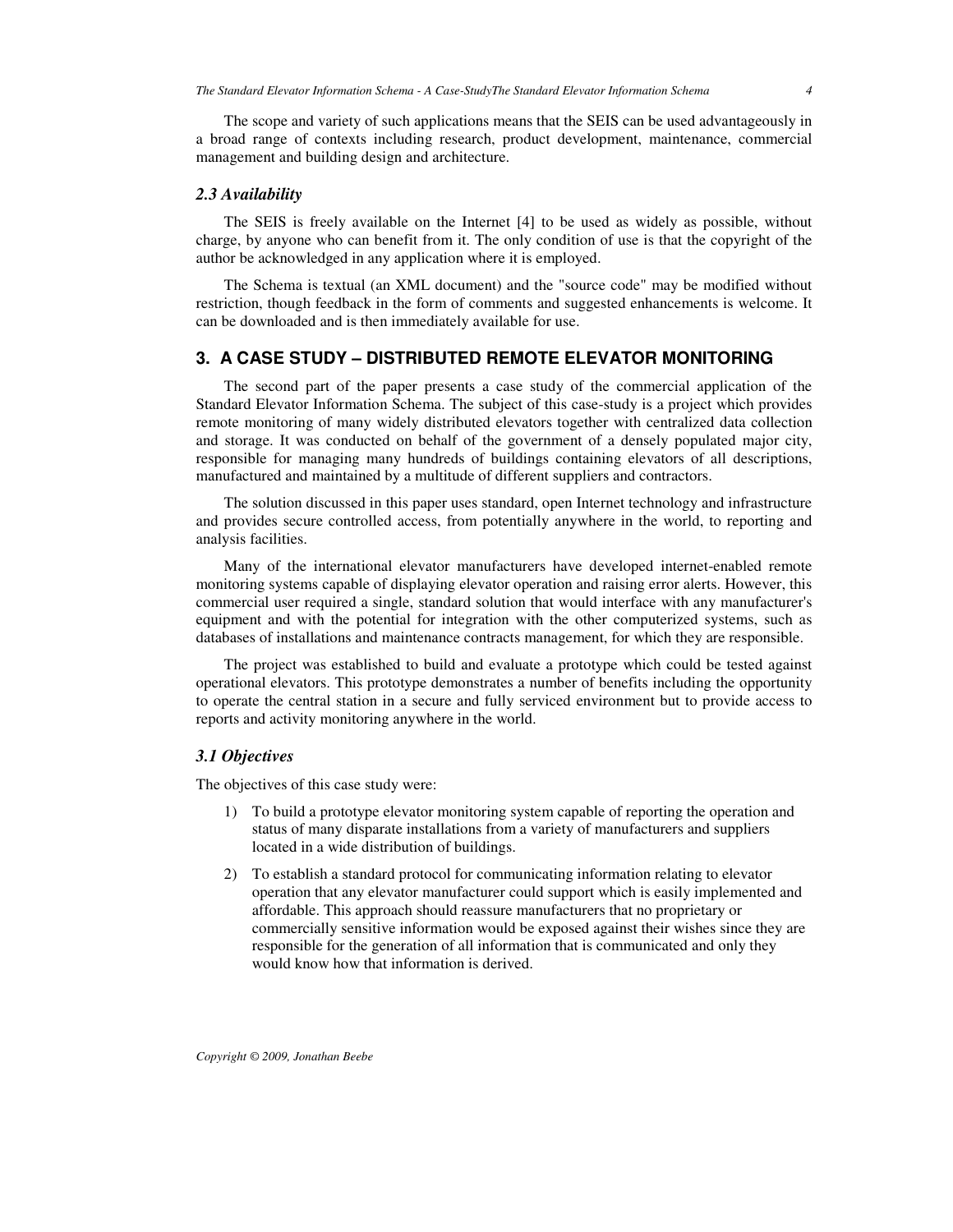- 3) To develop a robust, generic monitoring outstation capable of secure data-collection and transmission.
- 4) To develop a performant central repository for receiving and storing information from remote elevators that is scalable to support many hundreds of locations all reporting concurrently. Also providing an environment that supports remote analysis and reporting of stored information.

The economic model for this approach becomes viable for both the supplier and user when such a protocol is standardized and adopted internationally whereby:

- 1) The manufacturer (supplier) has a single product to develop the outstation (which could, at the manufacturer's discretion, be integrated into the controller equipment). As a result, the manufacturer is assured that no patented or proprietary or commercially sensitive information regarding controller design or operation is exposed.
- 2) The user has a single application to operate and support, running on completely standard hardware and software environments.



## *3.2 Implementation*

**Figure 2. Network Topology**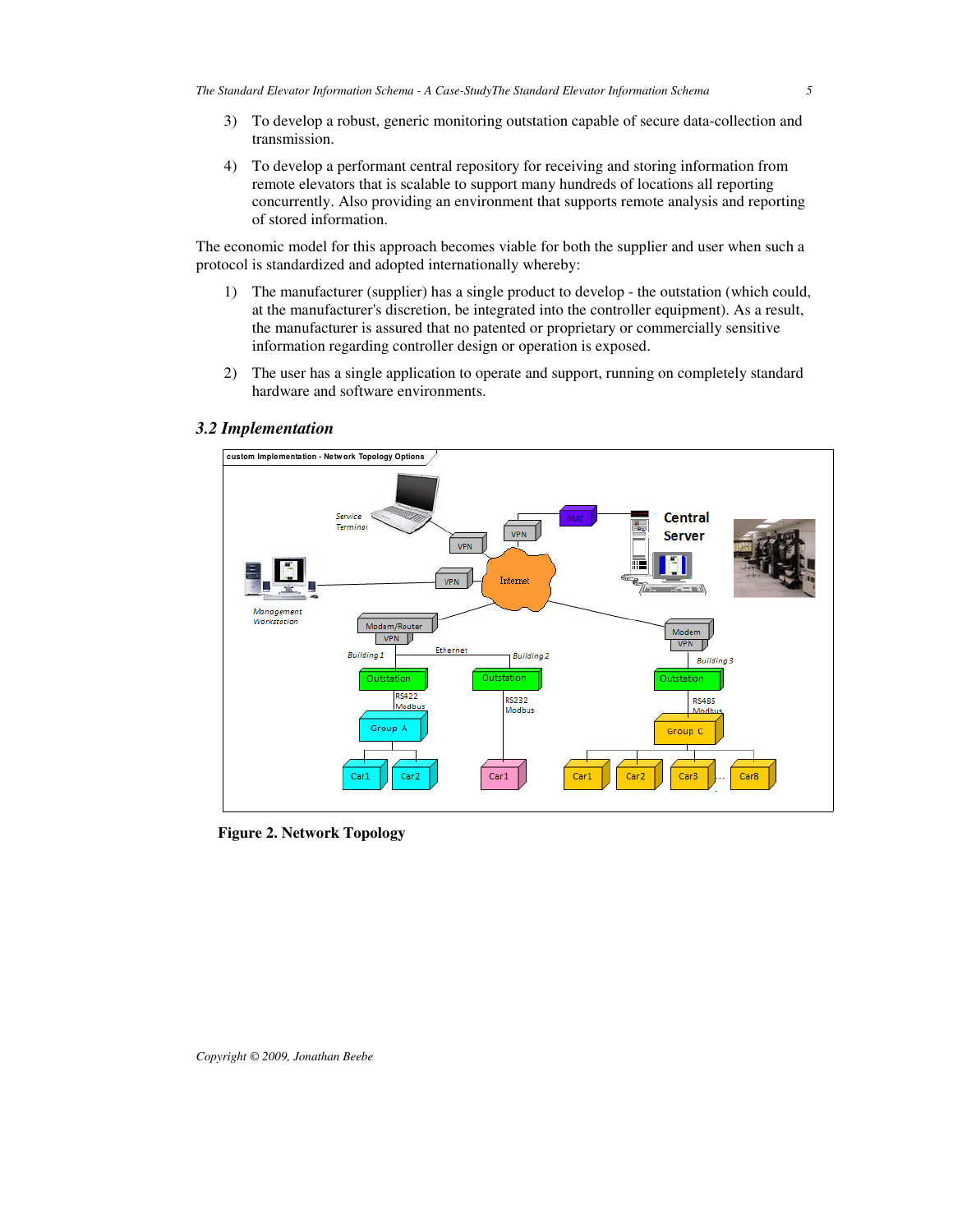

**Figure 3. Software Architecture**

The principal features of the prototype solution architecture are:

- Standard remote outstations that interface with proprietary elevator controller technologies and which allow an information model consisting of SEIS compliant objects to be populated to represent the current status of each group of elevators. The outstation interprets changes of state in the data objects to generate SEIS event messages which are transmitted to a central server site.

- The central server interprets the incoming event messages to re-construct the information model of the elevators in each building as a set of SEIS data-objects on which it can then perform analysis and archiving of the key features of elevator operation.

This architecture therefore demonstrates SEIS both as the definition of the two information models (outstation and server) and also as the schema for the event messages. In fact there is a third role for SEIS as the schema for the data-store in which the current status of each group of elevators is persisted.

Several different technology infrastructures were evaluated as part of the case study and each evaluation was based, as far as possible, on the SEIS schema. This paper concentrates on the solution that utilized web-services and was implemented using open standards and open software components.

The central site acts as a "master" and allows remote "slave" outstations only to supply information during a specified, renewable time period. Up to 8 elevators may be connected to one remote outstation. The outstation software is structured to minimize the amount and complexity of code changes required to interface to a new type of elevator control equipment. These changes would usually be specified and implemented by the elevator manufacturer to preserve confidentiality of proprietary information, so it is important to make this as easy as possible to implement and maintain. The outstation consists of two software components -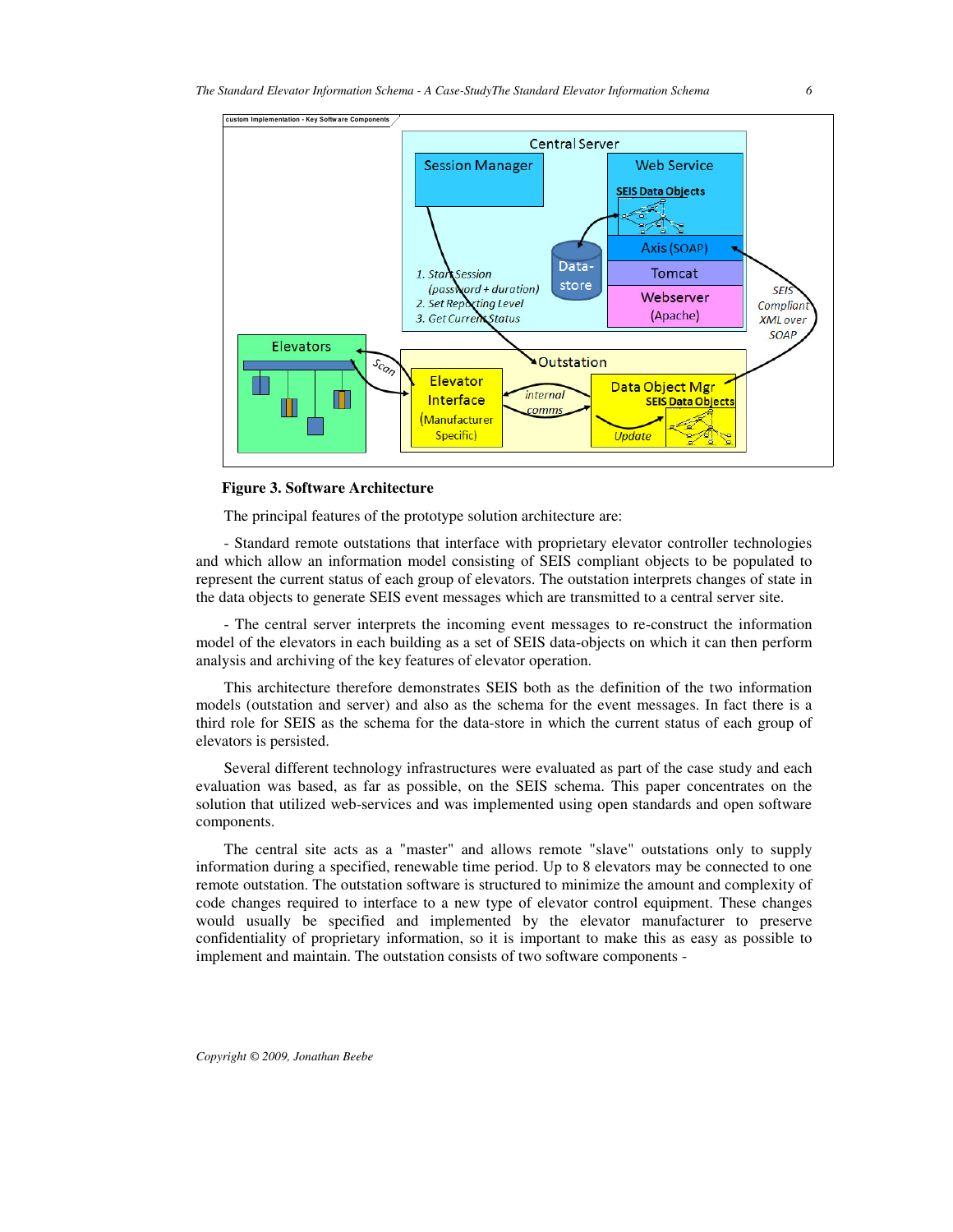1) elevator interface - which is specific to the control equipment and simply scans for changes of state in the incoming data

2) data interpretation and protocol handling software - which is common and independent of the control equipment or manufacturer, collects information and manages communication with the central site.

The data interpretation software converts scanned incoming data and populates and updates the SEIS conformant data objects, within the remote outstation unit. Changes in these data objects are then communicated as SEIS Events to the central monitoring site.

The Elevator Interface is written in C because that was felt to be a more appropriate language in a real-time environment and one with which elevator control software developers might be more familiar.

On the other hand, the Data Object Manager software is written in Java because of the availability of extensive open-source libraries for processing XML.

The prototype outstation was initially built on a Windows PC but has also been run under UNIX (Linux) to prove its portability.

The Central Server holds the position of master over the network of remote outstations. It establishes a session with each outstation and specifies which types of messages (or data object updates) it is interested in. Sessions are protected by passwords and communications from outstations without a session key are rejected. Once a session is established, the central server does not then need to poll the outstation redundantly just in case some new data has become available, but instead waits for the outstation to communicate events as and when they occur. The central server may also request the complete status of all or specified elevators connected to an outstation so that there is no risk of the server and outstation becoming un-synchronized. The outstation communicates both event and current status messages to a web-service, which is offered by the central server, using the SOAP protocol which is an open standard.

The web-service architecture is well-suited to support simple applications which allow users to query and analyze the centrally held data. However, the case study chose instead to demonstrate the ease with which a real-time presentation of the operation of a group of elevators can be displayed. Since this stored data is persisted as an XML document conforming to the SEIS schema, it is quite easy to transform into HTML and present via a variety of standard web browsers. The Dynamic Display tool shows "real-time" operation of a selected group of elevators in a graphical format, including floor-positions, car direction, door status, car load, car mode, inservice status, and hall calls and car calls.

During tests, this Dynamic Display was run on the central server itself. However, this is not a necessary condition because the server computer is a web-server and therefore the dynamic display may be run on any computer with a web-browser and suitable network connection to the server. Any number of these displays may be operated simultaneously, each displaying a different group of elevators.

### *3.3 Results*

#### *3.3.1 Performance*

In the live test environments the software performed well.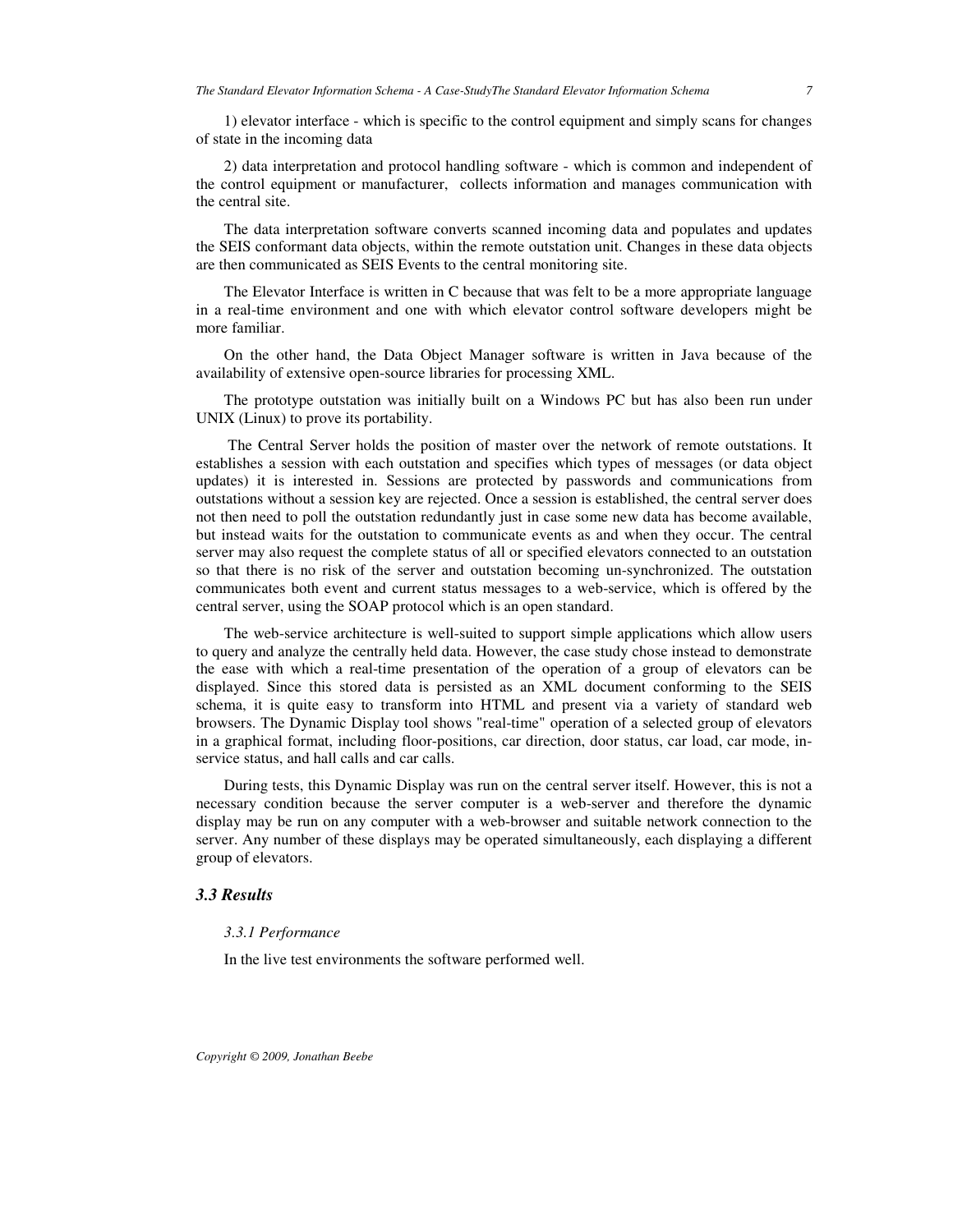Tests showed that the total delay for processing a single event was always less than 500ms. This figure includes the time taken to request data from the elevator controller and could be significantly reduced if the controller were to indicate changes of value/state when they occur rather than only "on-demand" as was the case for these test sites. In fact, the actual processing time for the XML components and round-trip network transmission was of the order of 120ms or less for each event message (the same order of magnitude as the sample period of many elevator control systems). The "change-of-value" mode of operation is much more likely to be the case when the outstation is developed by the elevator manufacturer (as proposed in the Design) since they will have knowledge and access to the internal workings of the controller equipment, which was not the case in the test environment for the prototype.

Time-stamping of events "at source", when they are detected removes the risk of inaccuracies that could result from variable network transmission times and server response times.

Lastly, there is potential for local processing in the outstation to concentrate data at source which could provide a significant further improvement in performance if necessary.

Full load tests still remain to be performed as the necessary resources were not available in the prototype environment.

### *3.3.2 Simple design based on proven technology*

The results of the prototype tests proved that the design was in fact easy to implement. In the main, free, publicly available third party software components were used to build the web-server and a similarly free integrated development environment was used to automate the production of Java code to create the client and server elements of the web-service and the data objects. This leaves the software developer free to concentrate on the specifics of how to process the information that has been collected which is the key objective of this system. However, the option remains to purchase a variety of commercial implementations of these components with the benefit of maintenance and support contracts.

#### *3.3.3 Scalable*

The design uses web-server technology which is inherently scalable and allows for multiple servers with load-balancing to be used when the number of outstations grows beyond the handling capacity of a single server (as demonstrated by heavily used sites such as on-line booksellers, banking, etc) confirming that the required performance levels of even the largest collection of buildings can be supported by this design.

As the number of networked buildings increases the management of the "static" information about the elevators located in them will become more time-consuming. For this reason the design, allows a remote outstation to communicate the configuration of the elevators to which it is connected. For example, number of elevators, their capacity and speed and floors served.

#### *3.3.4 Secure*

The architecture allows the central server to be operated in a protected environment (secure, air-conditioned, uninterruptible power-supply, etc) while allowing the important information to be presented to authorized staff wherever they work.

Consideration of a number of aspects of the security of the system is important. The prototype demonstrated:

1) outstation may only send messages when permitted by the server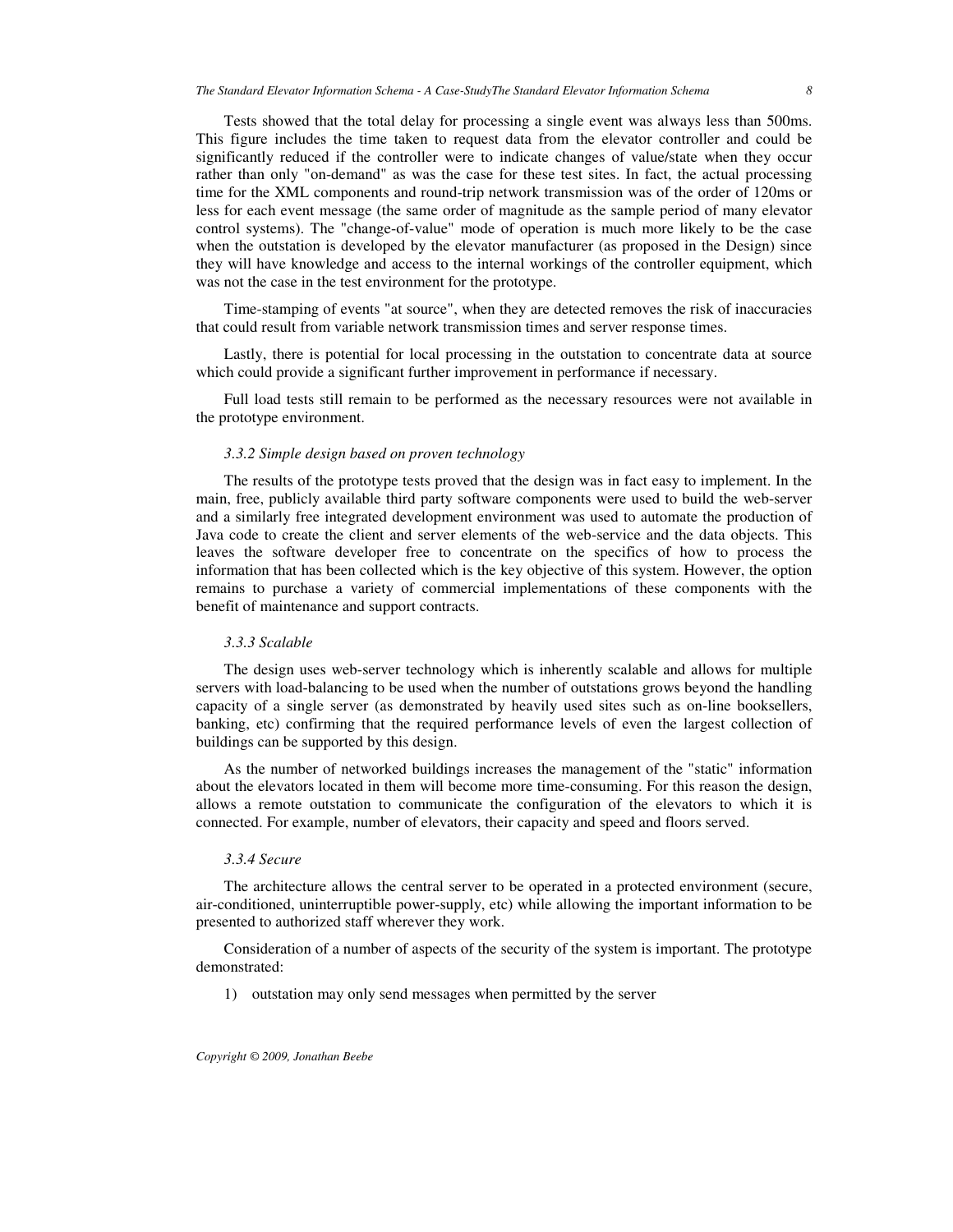- 2) server may only establish a session with the outstation by authenticating itself with a password.
- 3) hardware VPN devices establish encrypted point to point "tunnel" connections over the public Internet if required .

These measures ensure that the outstation will only communicate with a "bone fide" server and that those communications remain secret and indecipherable to "eavesdroppers". However, there remains flexibility to configure backup servers to be substituted in the event of a server or power supply failure.

## *3.3.5 Economic*

Some economic considerations:

- **Hardware** cost The outstation is replicated many times so it is important that it can be implemented economically. The prototype demonstrated that the outstation computer does not need to be powerful and could be a dedicated single board or embedded computer. The use of Java makes the software very portable without need even to recompile it. So the computer can be chosen on environmental, commercial and manufacturing considerations.
- **Software cost** Apart from the cost of the computer operating system (Microsoft Windows XP and Linux were both used), all other third-party software components both for development and run-time were free of charge.
- **Specialist skills** Although the skills required to develop web-services are somewhat specialized, this is already a widely accepted technology.
- Network infrastructure The communication network is completely standard and is designed to be able to operate securely through the standard infrastructure (including access to the public Internet) of the host building.

## **7 CONCLUSION**

A prototype remote monitoring system has been built and deployed that is capable of supporting many hundreds of groups of elevators. The conclusion of the study is that the technology provides a performant, very accessible, scalable and secure environment based on an easy-to-use infrastructure which allows designers to concentrate on the application itself. The elevator information schema supports all the required information both for

- 1) observing the operation of a group of elevators and
- 2) cataloguing and analyzing long-term performance and traffic handling patterns.

Significantly, the presentation of a graphical display of elevator activity in real-time demonstrated that the performance of the prototype was compatible with the application and that the chosen technology was appropriate for the information-rich domain of elevator operation.

The viability of the design using an information model and communication messages founded on a standard schema (the Standard Elevator Information Schema) and its resulting performance is proven. Its flexibility provides assurance that it can both accommodate larger networks of elevators and also provide more functional monitoring as it becomes more widely accepted. The use of mainstream technologies makes it both affordable and highly suitable for integration with leading-edge building services monitoring systems as they become commercially available. At the